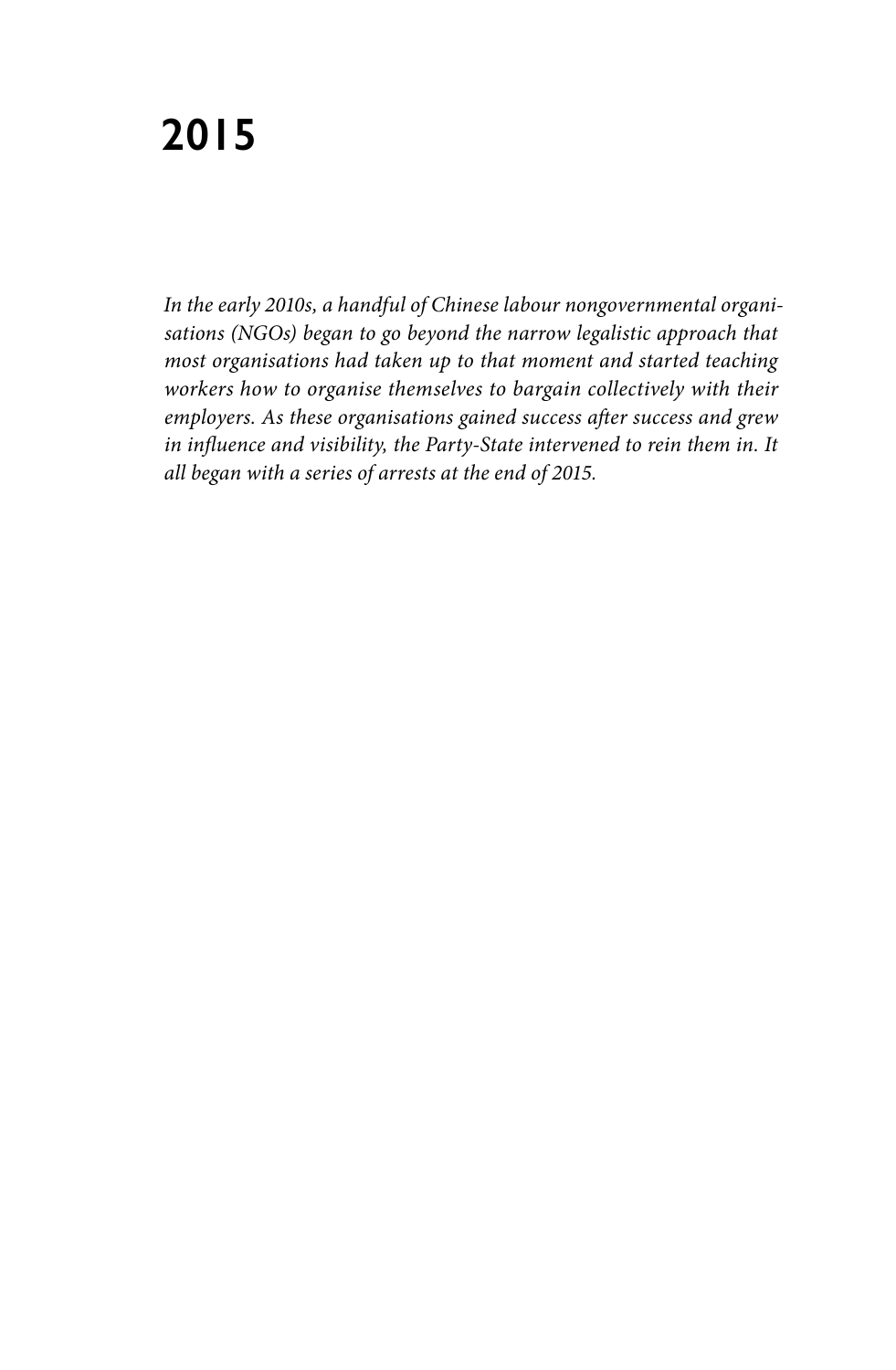# **Labour NGOs under Assault**

Chloé FROISSART and Ivan FRANCESCHINI

If you talk about the labour movement, the Party, who started to establish itself exactly through the labour movement … gets alarmed. Why? Because this is the way in which they came to power.

— A labour NGO activist in Shenzhen, September 2015

Apparently, the situation has reached a point of no return. It's the same everywhere in the country, as long as you work on labour issues.

— A labour NGO activist in Shenzhen, August 2016

n December 2015, the police detained a couple of dozen labour activists<br>in Guangdong, eventually charging five of them.<sup>1</sup> To signal that this<br>was part of a national political campaign and not a localised incident,<br>chinese n December 2015, the police detained a couple of dozen labour activists in Guangdong, eventually charging five of them.1 To signal that this Chinese state media decided to make an example of Zeng Feiyang, a prominent activist, and launched a comprehensive attack against his organisation, the Panyu Migrant Workers Centre, a prominent labour nongovernmental organisation (NGO) established in Guangzhou in the late 1990s. It did not take long before Party media outlets published lengthy features accusing Zeng of embezzling funds illegally obtained from foreign donors. Further, these reports attacked his personal character and motivations, claiming he only posed as a 'star of the labour movement' (工运之星) to advance his own interests, at the expense of workers.2 Eventually, Zeng was handed a prison sentence of three years, suspended for four years. Two of his colleagues received prison sentences of eighteen months, suspended for two years, on the same charge, of 'gathering a crowd to disturb social order', while another, a former security guard named Meng Han, was sentenced to twenty-one months in jail.

Along with activists from a handful of other labour NGOs in the Pearl River Delta, Zeng and his colleagues had been at the forefront of a fundamental shift in how these organisations engaged with the labour movement. Instead of coaching workers on how to seek help through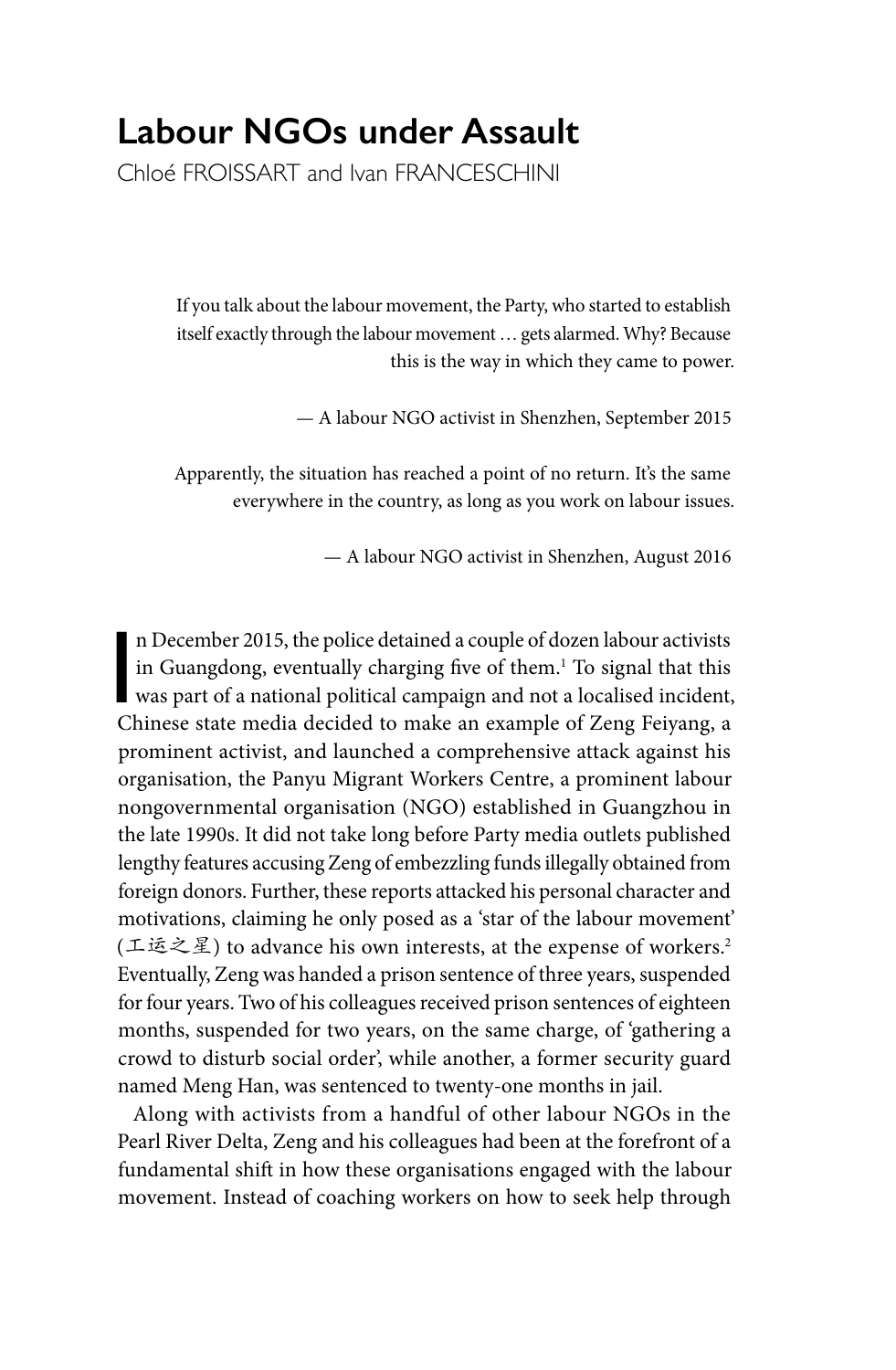legal channels in the event of a violation of their rights, as had been the prevalent praxis among Chinese labour NGOs since their establishment in the mid to late 1990s, in the early 2010s, these activists began telling workers that they should organise to select their representatives to bargain collectively with their employers. In a situation in which labour representation is monopolised by a single trade union solidly controlled by the Party-State, the implications were huge. As these organisations gained victory after victory and were becoming increasingly visible both nationally and internationally, the authorities intervened to put an end to their activities. This essay looks back at Chinese labour NGOs' experiment with collective bargaining, how it came to be, its significance and what is left in the aftermath.

## Guangdong Province: The Hotbed of Rights-Defence NGOs

Since their appearance in the second half of the 1990s, labour NGOs have generally been classified into two broad categories: welfare-oriented organisations and rights-defence organisations (see Howell's essay in this book). Compared with NGOs in cities such as Beijing and Shanghai, NGOs in Guangdong Province, on the whole, have traditionally been oriented towards defending workers' rights. This is mainly due to Guangdong being one of the most industrialised provinces in China and its proximity to Hong Kong, whose NGOs have often nurtured or partnered with Chinese domestic NGOs, connecting them to the values and funding of the international community. Moreover, compared with those in other places in China, Guangdong NGOs were more frequently founded by workers and not a paternalistic urban elite disconnected from workers' needs*.* 3 The rights-defence drive unfolded following the publication of Document No. 1 of 2003, which emphasised the equality of migrant and urban workers before the labour law and signalled the intention of the central government to use the law as a means to quell rising social discontent. The ensuing education campaigns to teach migrant workers to rely on the law to defend their rights—as opposed to resorting to more disruptive measures, such as strikes and demonstrations—provided an opening for NGOs to widely disseminate information on labour rights, provide legal consultation to migrant workers and encourage them to seek redress through arbitration committees and courts. Along with the passing of a set of new labour laws in 2007 (see Gallagher's essay in the present volume), this led to a dramatic increase in the number of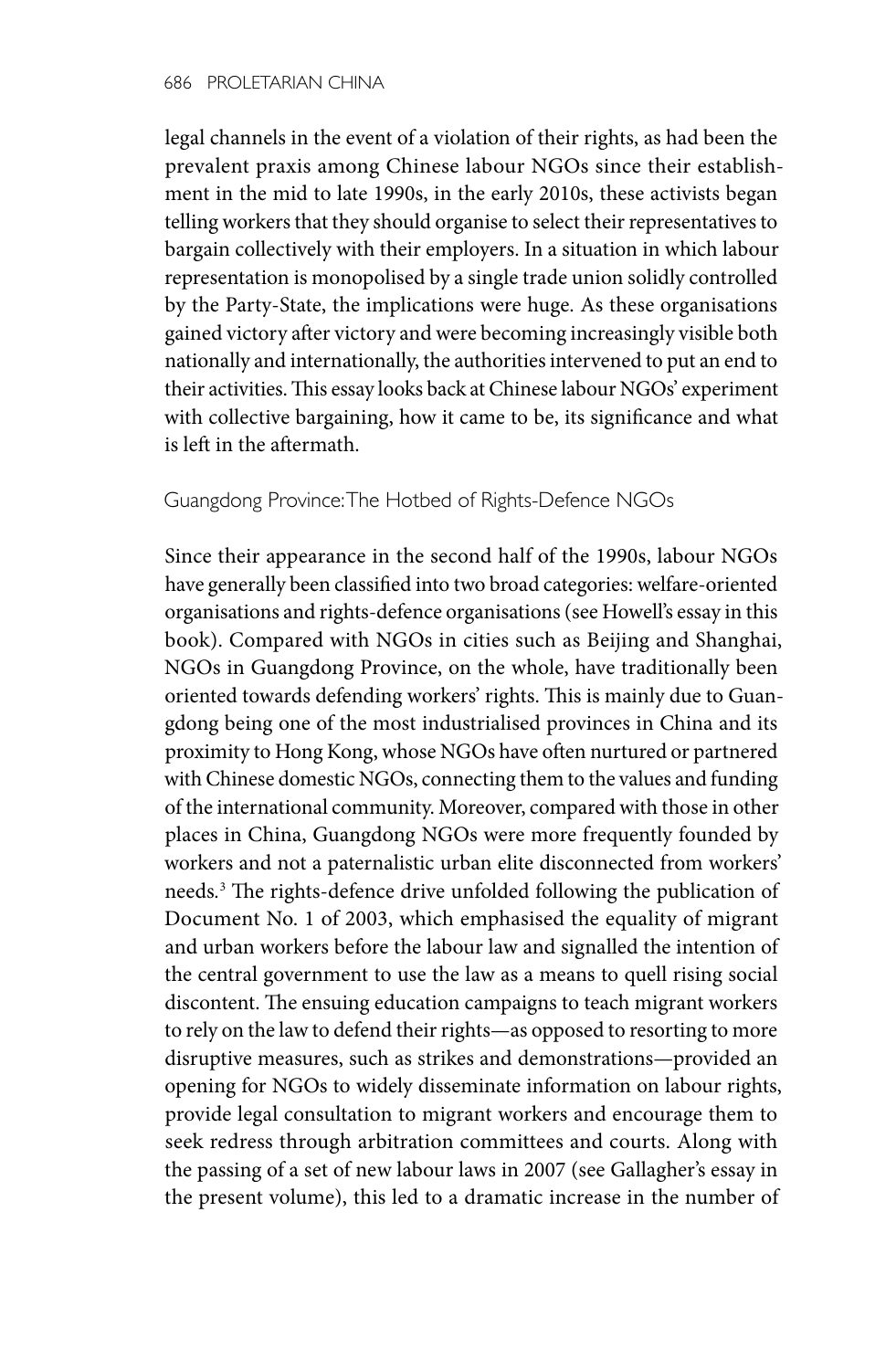complaints but did not translate into better protection of workers' rights, since the labour institutions were largely unable to meet the needs of the workers. This, in turn, nurtured workers' distrust and encouraged them to keep turning to the streets to voice their demands.<sup>4</sup>

At first, some activists saw such a rights-defence strategy relying on legal norms and institutional channels as a way to mount pressure on the legal system, which could potentially lead authorities to carry out systemic reforms. As one NGO leader pointed out in an interview, paraphrasing Marx: 'A quantitative change can lead to a qualitative change.'5 However, this view proved wrong, as local authorities chose to emphasise mediation rather than strict legal enforcement.6 Moreover, this strategy was criticised by scholars and activists alike for sticking to a government-sanctioned, narrowly legalistic definition of rights, thus individualising conflicts and promoting divisions rather than solidarity among workers.7 Indeed, by exerting pressure on the authorities to reduce the gap between rights promised and rights enforced, the choice of labour NGOs to focus on legal mobilisation compensated for institutional dysfunctions, thus exempting the authorities from carrying out systemic reforms.<sup>8</sup>

#### From Legal Mobilisation to Collective Bargaining

Several underlying factors led to the shift from legal mobilisation to collective bargaining in the early 2010s. From a pragmatic point of view, the costs and delays of going through an inefficient legal system had a disheartening and demobilising effect on migrant workers. It often happened that workers seeking compensation had to spend more than the amount to which they were entitled, not to mention the huge waste of time the whole process entailed.9 Moreover, as dramatically epitomised by the Honda strike of 2010, workers had begun to demand what was not provided by law, such as pay rises (see Chan and Hui's essay in the present volume). Such interest-based demands, which cannot be dealt with through the legal system, in other contexts are generally resolved by collective bargaining in the workplace, but the Chinese legal system allows only a watered-down, nonconfrontational form of 'collective negotiation' (集体协商)—a process based on an assumption of substantial unity of interests between companies and workers and largely piloted by the official union, which has notoriously approached its role in a formalistic way.10 In light of these shortcomings, to this day, most collective contracts in China simply reaffirm minimum standards already provided by the law.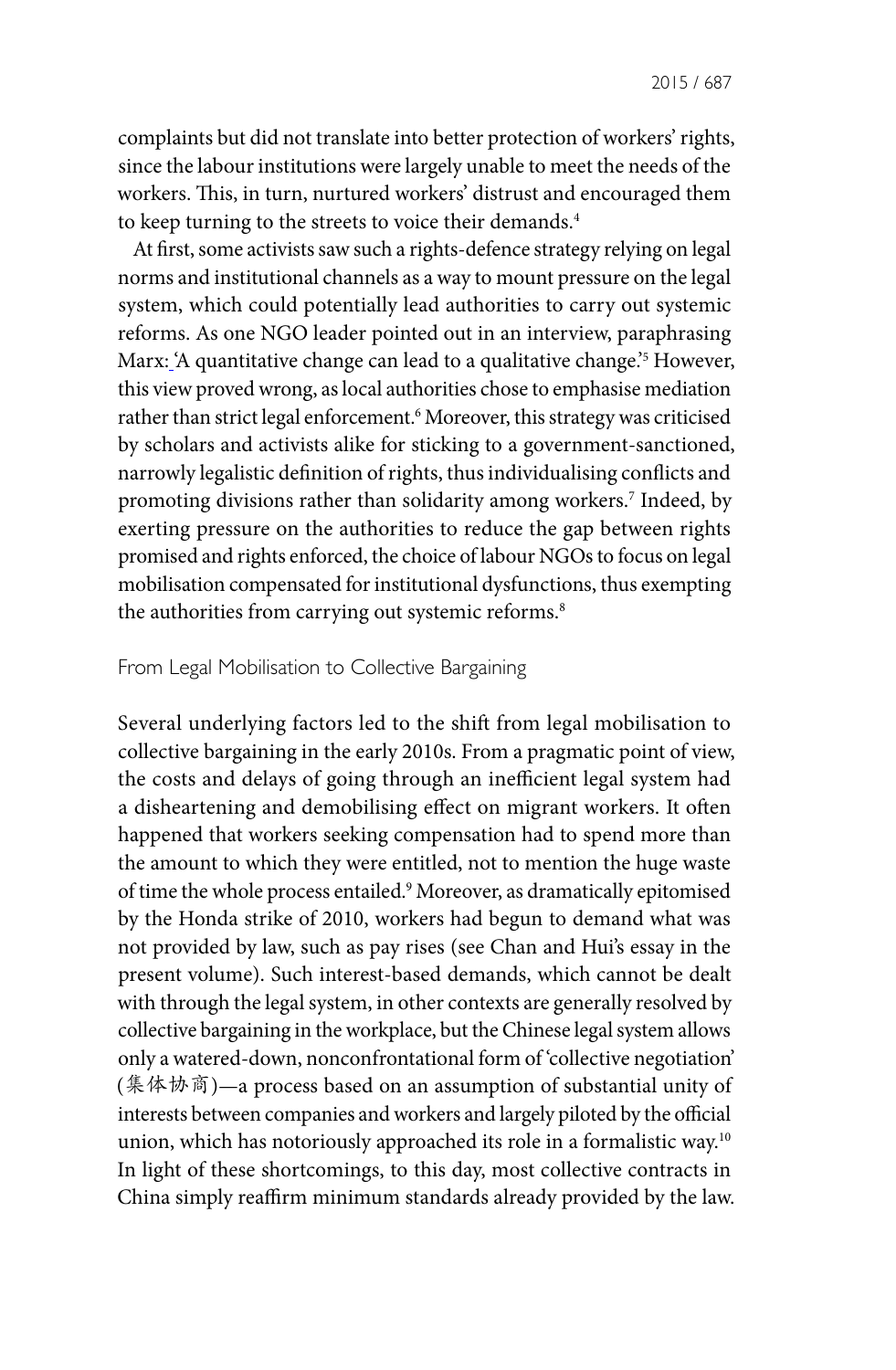Faced with workers' despair, a handful of Guangdong NGOs (no more than five, including Zeng Feiyang's Panyu Migrant Workers Centre) decided to change strategy hoping to have a broader impact on the system and bring about political change.<sup>11</sup> These organisations were in a good position to initiate such a groundbreaking move under the authoritarian regime. First, each was set up and mainly staffed by workers who had long-term, firsthand experience in rights defence and were committed to defending the rights of their fellow workers. Second, they were partnering with an experienced NGO in Hong Kong that could provide them with the financial autonomy and mentorship necessary to push the experiment forward.<sup>12</sup>

Above all, such an attempt at collective bargaining would not have been possible if the political situation had not been favourable to it. During the Seventeenth Party Congress in 2007, President Hu Jintao had emphasised the need to rely on people's participation to solve social contradictions. This participatory ideology was relayed in Guangdong by Wang Yang, the ambitious provincial secretary in power from November 2007 to January 2013, who sought to boost his political career by capitalising on the reformist tradition of the province to promote a 'social management' model that saw popular participation and social dialogue as the pillars of social stability. The demographic situation was also favourable, insofar as the structural labour shortage ( $\mathbb{R} \perp \ddot{\tilde{\pi}}$ ) that had affected the province from time to time since 2004, had settled from the beginning of the 2010s, giving greater bargaining power to workers.

### Teaching Workers How to Bargain

As the leader of one of these NGOs told a journalist in 2014: 'We wish to turn collective striking into collective bargaining and help workers organise their own unions to truly represent their interests.'13 NGOs did not seek to represent workers but rather to train them to directly engage with employers and, when necessary, with official unions and local authorities. The counselling programs led by NGOs aimed to coach workers on four points: 1) how to frame contentions and prioritise demands; 2) how to turn 'a temporary rally into a stable group solidarity'; $^{14}$  3) how to elect representatives; and 4) negotiation strategies.

Through a study of more than forty cases, Froissart has elaborated an ideal type of NGO-led collective bargaining.15 This type meets the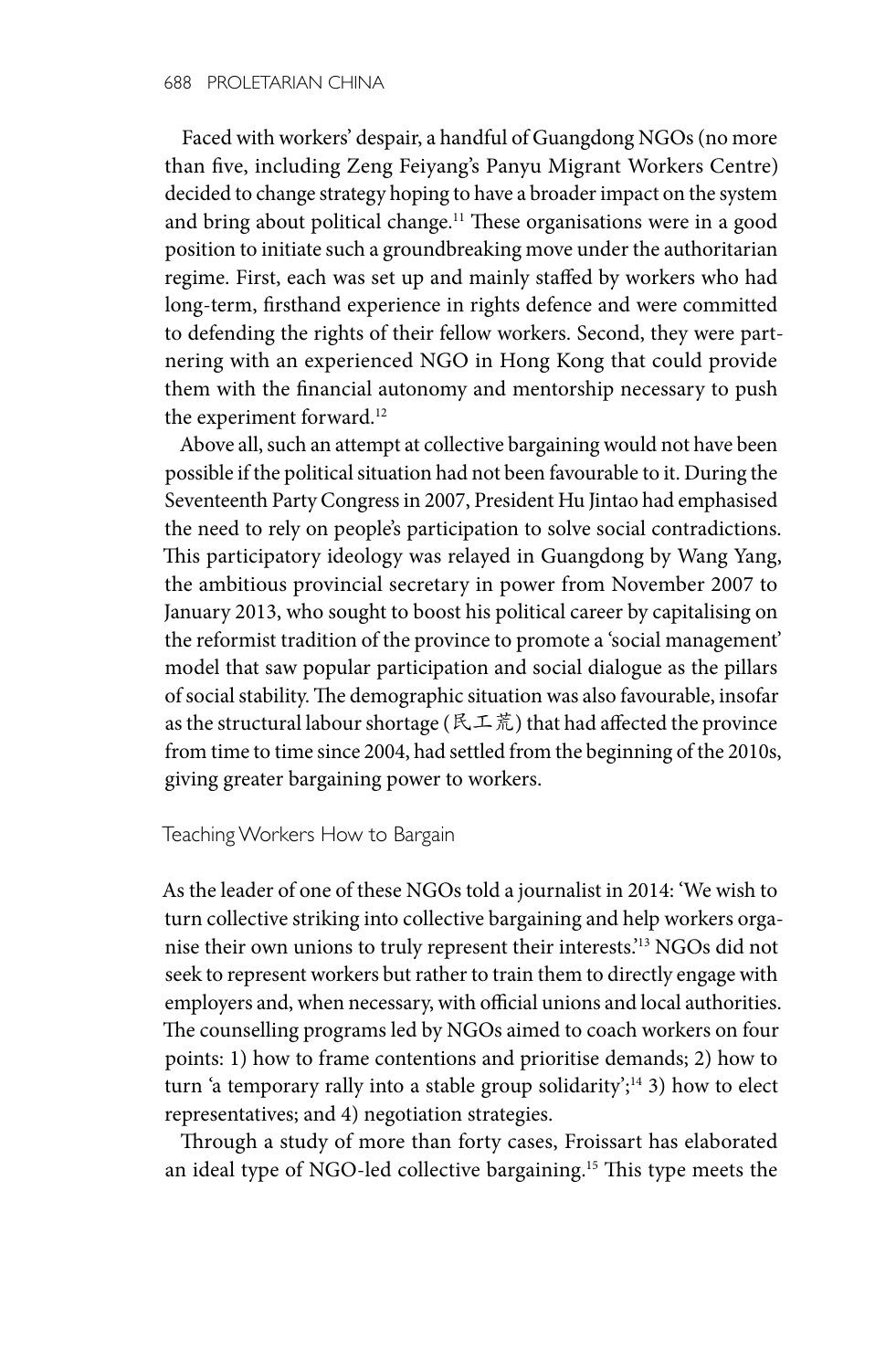sociological definition of collective bargaining agreed on by Western theorists as a sociopolitical practice based on a voluntary and autonomous organisation of workers that aims to rebalance an inherently conflictual and unequal relationship between employees and employers to improve working conditions.16 In the cases she analysed, the negotiations were initiated and conducted with employers by democratically elected worker representatives. In China's legal and institutional context, which strongly imbalances labour relations in favour of employers—in particular, by not recognising the rights to strike and organise autonomously—NGOs taught workers how to rebalance this relationship while at the same time circumscribing their demands and modes of action to avoid repression.17 When neither foot-dragging, occupation of factory premises, nor strikes (actual or threatened) were enough to persuade employers to cave in, workers learned how to put pressure on trade unions and local authorities to help them bring employers to the negotiating table and act as guarantors of genuine collective bargaining.

Maintaining unity and solidarity among workers throughout the negotiation process was key to its success, especially as employers, but also trade unions and local authorities, often resorted to tactics of divide and rule. In most successful cases, negotiations culminated in a collective agreement signed by the workers' representatives and the management, and then submitted for all employees' approval. In some cases, negotiations compelled employers to fully comply with the labour law, including repayment of overdue salaries and social insurance contributions—an outcome that could not have been achieved through individual legal cases, especially as officials usually pressured workers to compromise on their legal rights to ease the financial burden on employers. In other cases, collective bargaining allowed workers to negotiate what was not in the law, such as salary increases and layoff plans. Between 2011 and 2015, workers obtained hundreds of billions of yuan in wages, layoff compensation, social insurance and housing fund contributions and other benefits through collective bargaining.18

NGOs also strived to advance a long-term political agenda. Together with worker representatives, activist lawyers and Hong Kong partners, they drew up a code of conduct (released in October 2013) formalising past collective bargaining experiments to serve as a template for future cases and as a reference to influence Guangdong labour law.19 They also reflected on ways to promote lasting independent representation of workers and,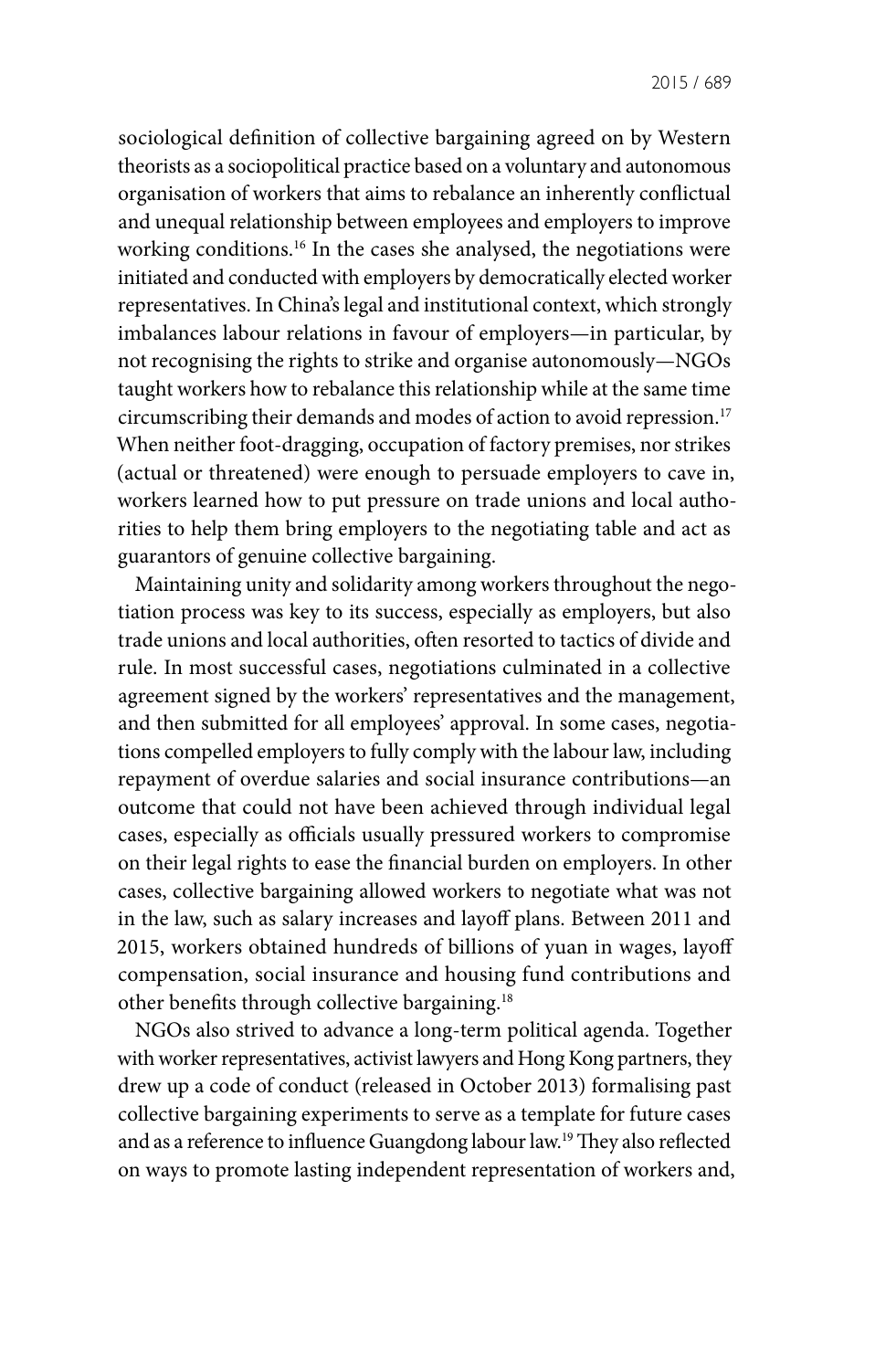although collective bargaining was not systematised at the workplace, NGOs encouraged workers to reform grassroots unions and workers' committees through their practice.20

## The Significance of Collective Bargaining

Labour NGOs have enabled the emergence of an authentic 'worker-led collective bargaining' that is substantially different from both Party-State– led collective bargaining triggered by *ad hoc* interventions of high-ranking trade union officials and 'collective bargaining by riot', spontaneously initiated by workers.<sup>21</sup> Indeed, unlike riots, the type of collective bargaining that emerged in Guangdong Province in the first half of the 2010s was well-planned, organised and nonviolent. In some cases, it included several rounds of negotiations that unfolded over months and were based on constructive dialogue between the workers, the employers, the trade union and local authorities. Guangdong NGOs played a fundamental role not only in raising workers' awareness of their collective rights and interests, but also in coaching them on how to exercise these rights by promoting their unity, solidarity and organisational capacities. By exercising their rights to organise autonomously, to democratically elect representatives and to bargain collectively even though these rights were not granted by law, workers emerged as a political force able to change the rules of the game in the workplace, engage over the long term with employers, trade unions and local authorities and change the way the latter dealt with labour conflicts. Indeed, by foiling the tactics of the local authorities to depoliticise labour conflicts and forcing them instead to act as guarantors of collective rights, workers, supported by NGOs, proved they were able to negotiate authoritarianism.<sup>22</sup>

The Guangdong NGOs supporting collective bargaining had become fully fledged worker organisations, not only in the sociological sense of the term (formed by workers), but also in a broader political sense. Although some NGO staff were sceptical about the term 'labour movement'—partly out of fear of the term's sensitivity and partly because they had not yet achieved stronger and broader worker solidarity beyond the workplace and beyond Guangdong Province—NGOs truly were the brains of this movement, infusing it with short-term strategies but also a longer-term agenda, which could have challenged the very foundations of the Chinese authoritarian regime had it been allowed to continue.<sup>23</sup>